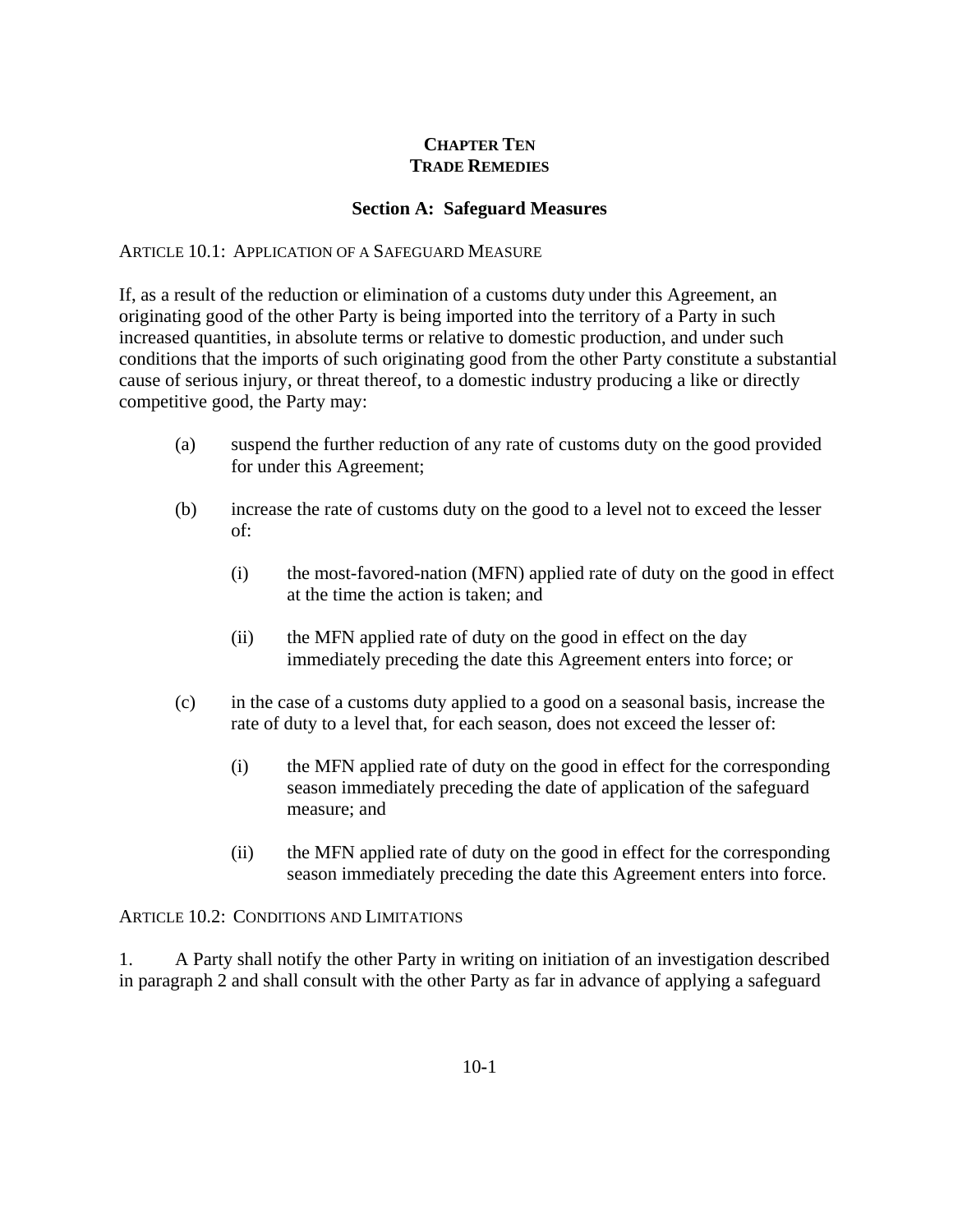measure as practicable, with a view to reviewing the information arising from the investigation and exchanging views on the measure.

2. A Party shall apply a safeguard measure only following an investigation by the Party's competent authorities in accordance with Articles 3 and 4.2(c) of the Safeguards Agreement, and to this end, Articles 3 and 4.2(c) of the Safeguards Agreement are incorporated into and made a part of this Agreement, *mutatis mutandis*.

3. In the investigation described in paragraph 2, the Party shall comply with the requirements of Article 4.2(a) of the Safeguards Agreement, and to this end, Article 4.2(a) of the Safeguards Agreement is incorporated into and made a part of this Agreement, *mutatis mutandis*.

4. Each Party shall ensure that its competent authorities complete any such investigation within one year of its date of initiation.

- 5. Neither Party may apply a safeguard measure:
	- (a) except to the extent, and for such time, as may be necessary to prevent or remedy serious injury and to facilitate adjustment;
	- (b) for a period exceeding two years, except that the period may be extended by up to one year if the competent authorities of the importing Party determine, in conformity with the procedures specified in this Article, that the measure continues to be necessary to prevent or remedy serious injury and to facilitate adjustment and that there is evidence that the industry is adjusting, provided that the total period of application of a safeguard measure, including the period of initial application and any extension thereof, shall not exceed three years; or
	- (c) beyond the expiration of the transition period, except with the consent of the other Party.

6. Neither Party may apply a safeguard measure more than once against the same good.

7. Where the expected duration of the safeguard measure is over one year, the importing Party shall progressively liberalize it at regular intervals.

8. When a Party terminates a safeguard measure, the rate of customs duty shall be the rate that, according to the Party's Schedule to Annex 2-B (Tariff Elimination), would have been in effect but for the measure.

ARTICLE 10.3: PROVISIONAL MEASURES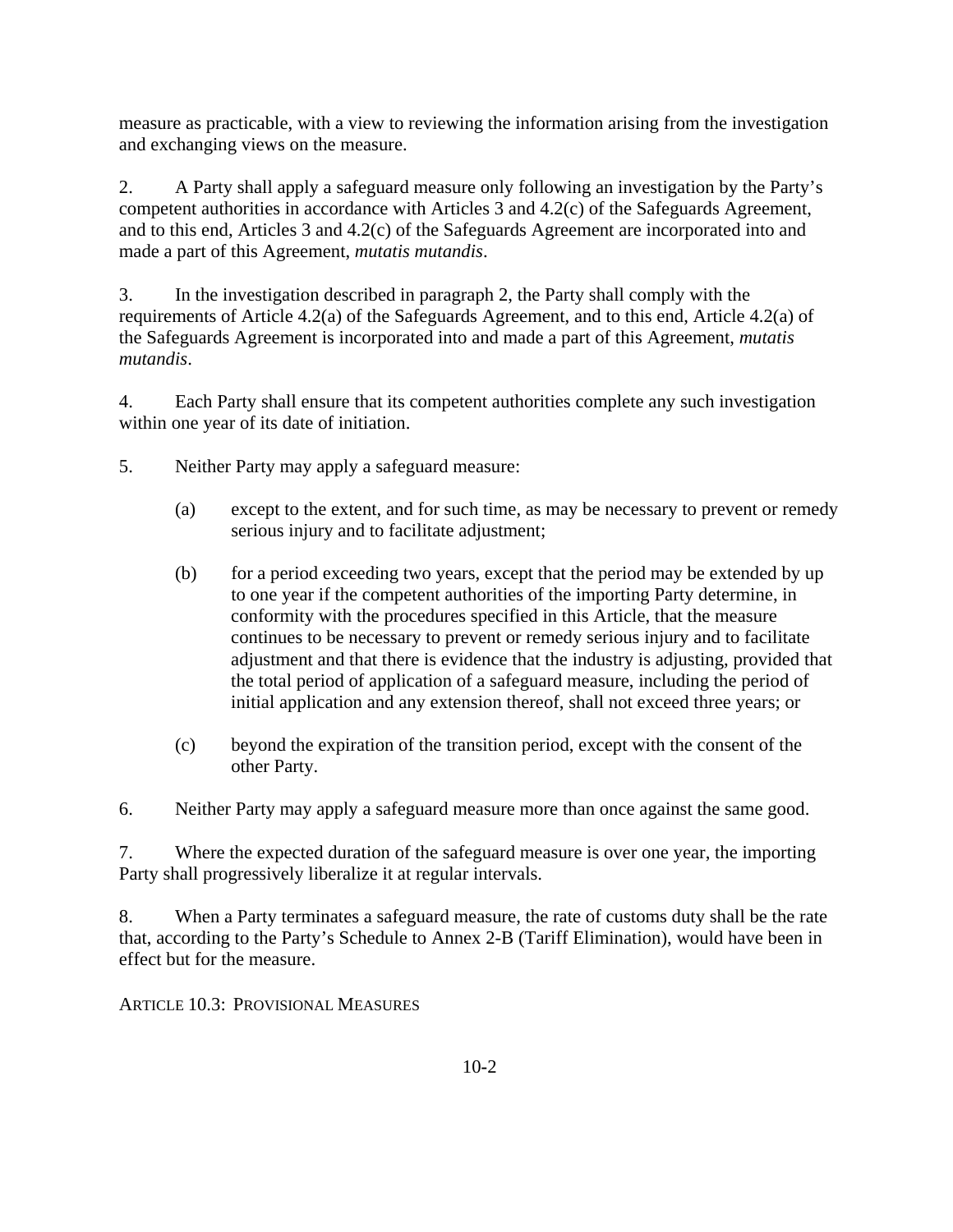1. In critical circumstances where delay would cause damage that would be difficult to repair, a Party may apply a safeguard measure on a provisional basis pursuant to a preliminary determination by its competent authorities that there is clear evidence that imports of an originating good from the other Party have increased as the result of the reduction or elimination of a customs duty under this Agreement, and such imports constitute a substantial cause of serious injury, or threat thereof, to the domestic industry.

2. Before a Party's competent authorities may make a preliminary determination, the Party shall publish a public notice in its official journal setting forth how interested parties, including importers and exporters, may obtain a non-confidential copy of the application requesting a provisional safeguard measure, and shall provide interested parties at least 20 days after the date it publishes the notice to submit evidence and views regarding the application of a provisional measure. A Party may not apply a provisional measure until at least 45 days after the date its competent authorities initiate an investigation.

3. The duration of any provisional measure shall not exceed 200 days, during which time the Party shall comply with the requirements of Articles 10.2.2 and 10.2.3.

4. The Party shall promptly refund any tariff increases if the investigation described in Article 10.2.2 does not result in a finding that the requirements of Article 10.1 are met. The duration of any provisional measure shall be counted as part of the period described in Article  $10.2.5(b)$ .

# ARTICLE 10.4: COMPENSATION

1. No later than 30 days after it applies a safeguard measure, a Party shall afford an opportunity for the other Party to consult with it regarding appropriate trade liberalizing compensation in the form of concessions having substantially equivalent trade effects or equivalent to the value of the additional duties expected to result from the measure. The applying Party shall provide such compensation as the Parties mutually agree.

2. If the Parties are unable to agree on compensation within 30 days after consultations begin, the Party against whose originating good the measure is applied may suspend the application of concessions with respect to originating goods of the applying Party that have trade effects substantially equivalent to the safeguard measure.

3. The applying Party's obligation to provide compensation under paragraph 1 and the other Party's right to suspend concessions under paragraph 2 shall terminate on the date the safeguard measure terminates.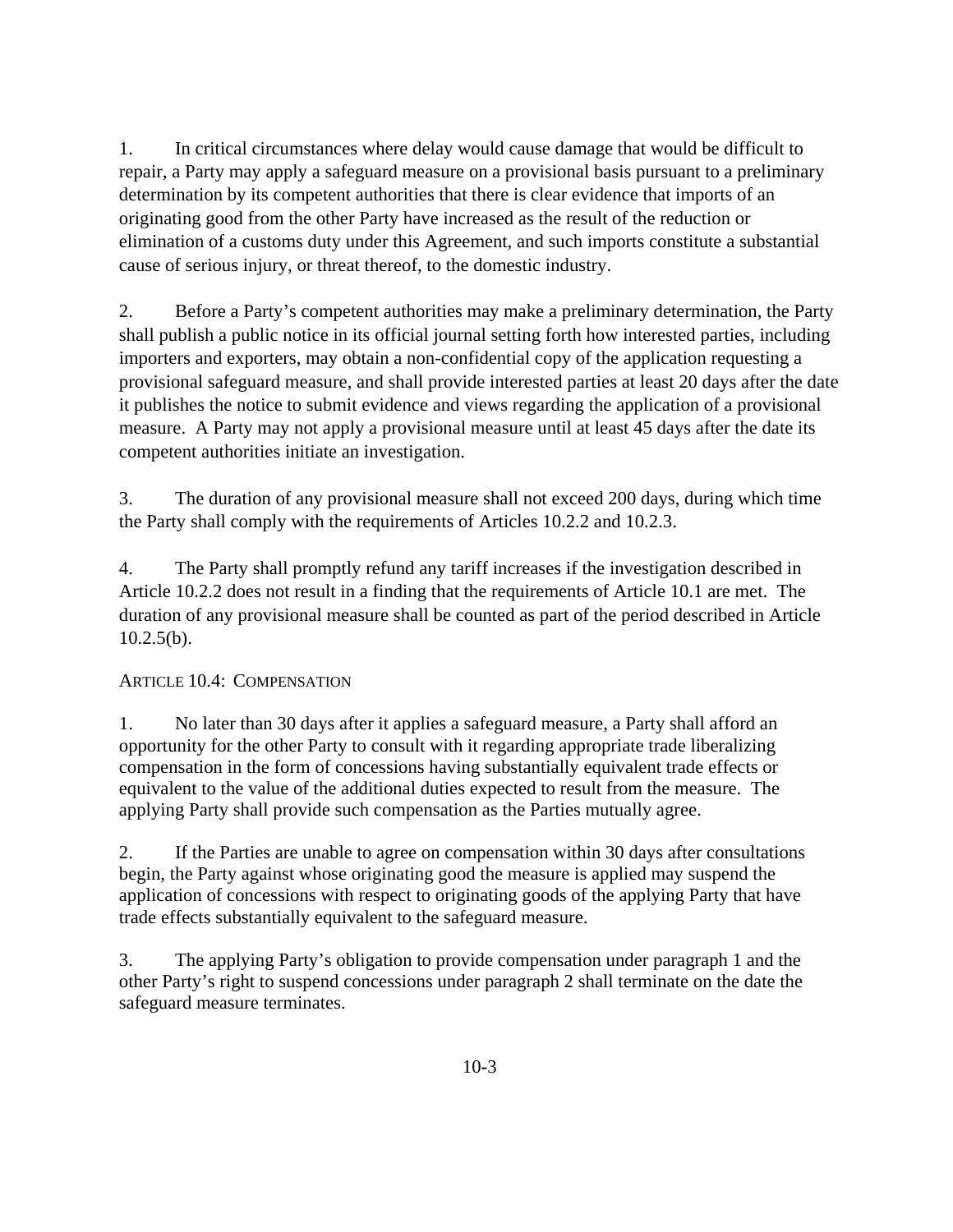# ARTICLE 10.5: GLOBAL SAFEGUARD ACTIONS

1. Each Party retains its rights and obligations under Article XIX of GATT 1994 and the Safeguards Agreement. This Agreement does not confer any additional rights or obligations on the Parties with regard to actions taken under Article XIX of GATT 1994 and the Safeguards Agreement, except that a Party taking a global safeguard measure may exclude imports of an originating good of the other Party if such imports are not a substantial cause of serious injury or threat thereof.

- 2. Neither Party may apply, with respect to the same good, at the same time:
	- (a) a safeguard measure; and
	- (b) a measure under Article XIX of GATT 1994 and the Safeguards Agreement.

### ARTICLE 10.6: DEFINITIONS

For purposes of Section A:

**domestic industry** means, with respect to an imported good, the producers as a whole of the like or directly competitive good operating in the territory of a Party, or those whose collective output of the like or directly competitive good constitutes a major proportion of the total domestic production of that good;

**safeguard measure** means a measure described in Article 10.1;

**serious injury** means a significant overall impairment in the position of a domestic industry;

**substantial cause** means a cause that is important and not less than any other cause;

**threat of serious injury** means serious injury that, on the basis of facts and not merely on allegation, conjecture, or remote possibility, is clearly imminent; and

**transition period** means the ten-year period following the date this Agreement enters into force, except that for any good for which the Schedule to Annex 2-B (Tariff Elimination) of the Party applying the safeguard measure provides for the Party to eliminate its tariffs on the good over a period of more than ten years, **transition period** means the tariff elimination period for the good set out in that Schedule.

### **Section B: Antidumping and Countervailing Duties**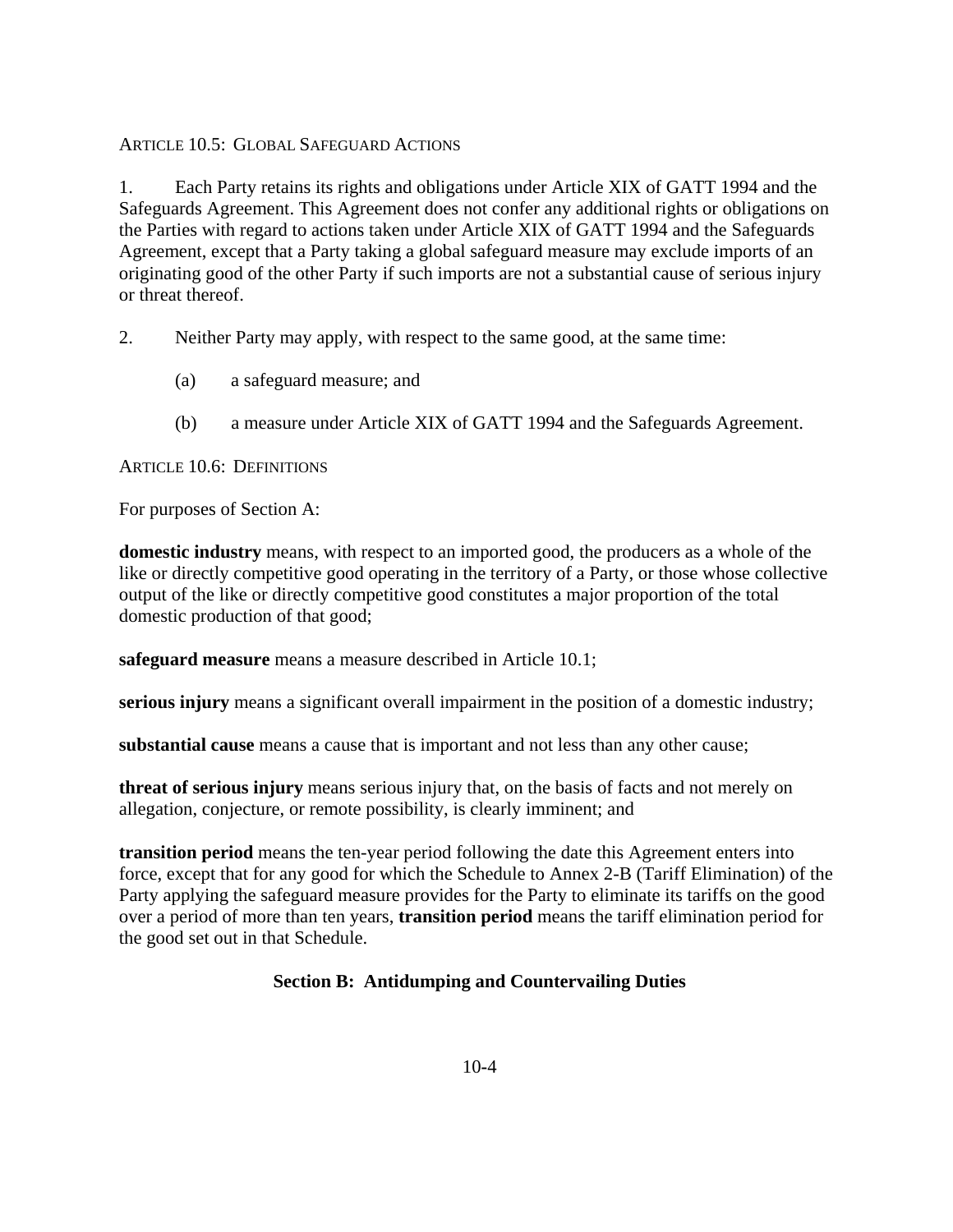### ARTICLE 10.7: ANTIDUMPING AND COUNTERVAILING DUTIES

1. Each Party retains its rights and obligations under the WTO Agreement with regard to the application of antidumping and countervailing duties.

2. Except for paragraphs 3 and 4, no provision of this Agreement shall be construed to impose any rights or obligations on a Party with respect to antidumping or countervailing duty measures. Neither Party may have recourse to dispute settlement under this Agreement for any matter arising under this Article.<sup>[1](#page-4-0)</sup>

### *Notification and Consultations*

- 3. (a) Upon receipt by a Party's competent authorities of a properly documented antidumping application with respect to imports from the other Party, and before initiating an investigation, the Party shall provide written notification to the other Party of its receipt of the application and afford the other Party a meeting or other similar opportunities regarding the application, consistent with the Party's law.
	- (b) Upon receipt by a Party's competent authorities of a properly documented countervailing duty application with respect to imports from the other Party, and before initiating an investigation, the Party shall provide written notification to the other Party of its receipt of the application and afford the other Party a meeting to consult with its competent authorities regarding the application.

# *Undertakings*

 $\overline{a}$ 

- 4. (a) After a Party's competent authorities initiate an antidumping or countervailing duty investigation, the Party shall transmit to the other Party's embassy or competent authorities written information regarding the Party's procedures for requesting its authorities to consider an undertaking on price or, as appropriate, on quantity, including the time frames for offering and concluding any such undertaking.
	- (b) In an antidumping investigation, where a Party's authorities have made a preliminary affirmative determination of dumping and injury caused by such dumping, the Party shall afford due consideration, and adequate opportunity for consultations, to exporters of the other Party regarding proposed price undertakings which, if accepted, may result in suspension of the investigation

<span id="page-4-0"></span><sup>1</sup> Although recourse to dispute settlement is not available with respect to paragraphs 3 and 4, the Parties reaffirm that those paragraphs create binding rights and obligations.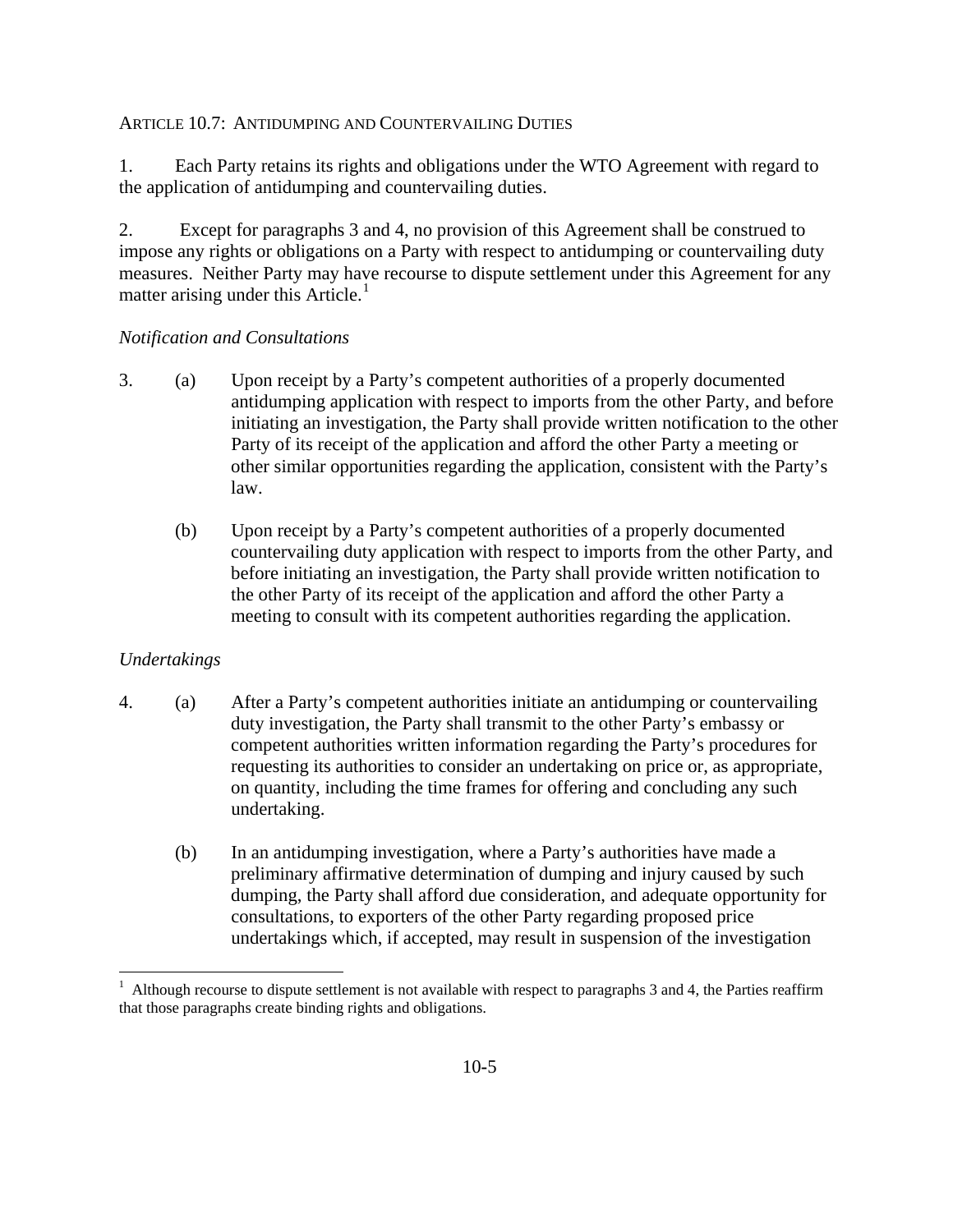without imposition of antidumping duties, through the means provided for in the Party's laws and procedures.

(c) In a countervailing duty investigation, where a Party's authorities have made a preliminary affirmative determination of subsidization and injury caused by such subsidization, the Party shall afford due consideration, and adequate opportunity for consultations, to the other Party and exporters of the other Party, regarding proposed undertakings on price or, as appropriate, on quantity, which, if accepted, may result in suspension of the investigation without imposition of countervailing duties, through the means provided for in the Party's laws and procedures.

# **Section C: Committee on Trade Remedies**

ARTICLE 10.8: COMMITTEE ON TRADE REMEDIES

1. The Parties hereby establish a Committee on Trade Remedies, comprising representatives at an appropriate level from relevant agencies of each Party who have responsibility for trade remedies matters, including antidumping, subsidies and countervailing measures, and safeguards issues.

2. The functions of the Committee shall be to:

- (a) enhance each Party's knowledge and understanding of the other Party's trade remedy laws, policies, and practices;
- (b) oversee implementation of this Chapter, including compliance with paragraphs 3 and 4 of Article 10.7;
- (c) improve cooperation between the Parties' agencies having responsibility for trade remedies matters;
- (d) provide a forum for the Parties to exchange information on issues relating to antidumping, subsidies and countervailing measures, and safeguards;
- (e) establish and oversee, for officials of both Parties, development of educational programs related to the administration of trade remedy laws; and
- (f) provide a forum for the Parties to discuss other relevant topics of mutual interest including: